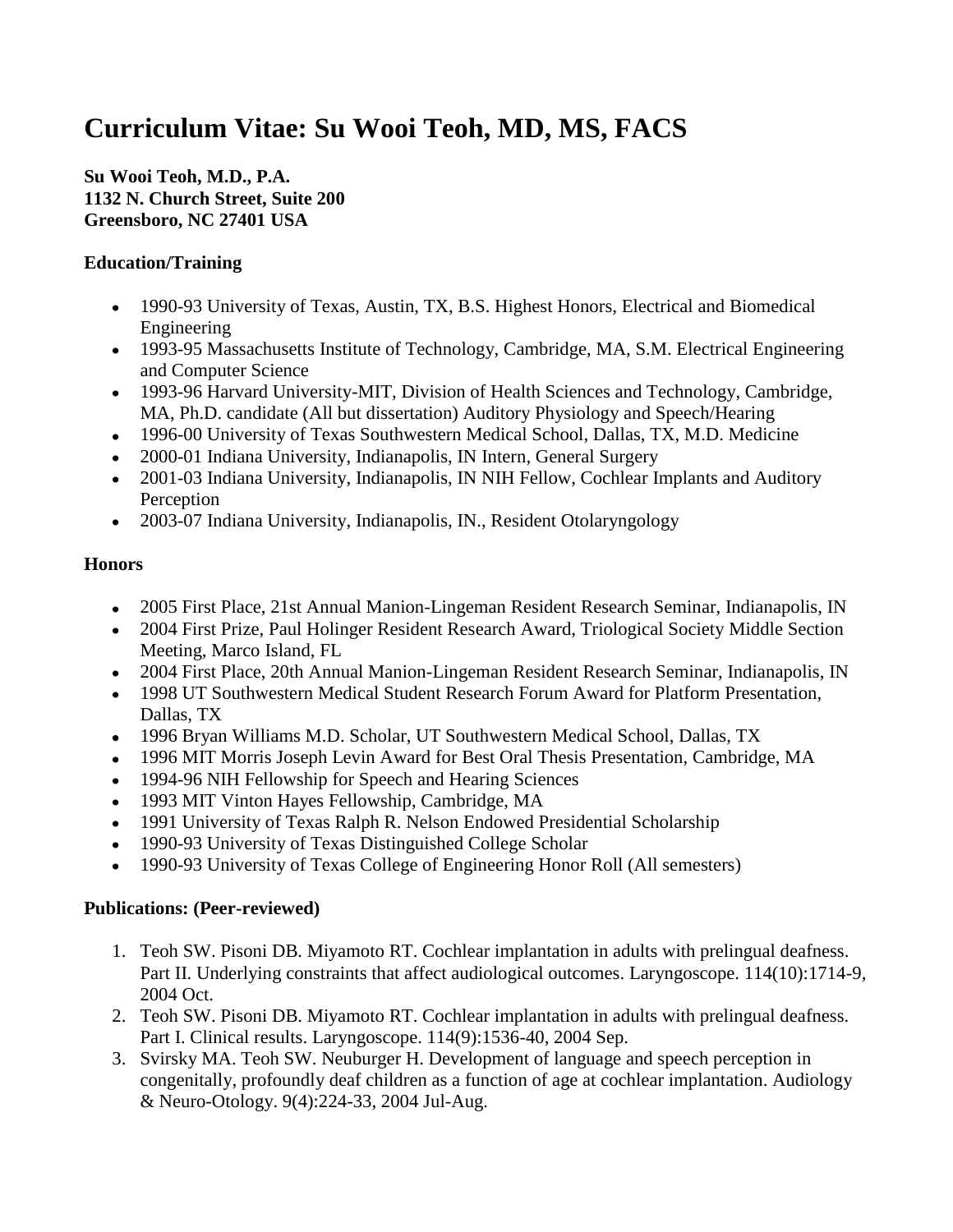- 4. Svirsky MA. Silveira A. Neuburger H. Teoh SW. Suarez H. Long-term auditory adaptation to a modified peripheral frequency map. Acta Oto-Laryngologica. 124(4):381-6, 2004 May.
- 5. Teoh SW. Neuburger HS. Svirsky MA. Acoustic and electrical pattern analysis of consonant perceptual cues used by cochlear implant users. Audiology & Neuro-Otology. 8(5):269-85, 2003 Sep-Oct.
- 6. Rosowski JJ. Ravicz ME. Teoh SW. Flandermeyer DT. Measurements of middle-ear function in the Mongolian gerbil, a specialized mammalian ear. Audiology & Neuro-Otology. 4(3-4):129- 36, 1999 May-Aug.
- 7. Teoh SW. Flandermeyer DT. Rosowski JJ. Effects of pars flaccida on sound conduction in ears of Mongolian gerbil: acoustic and anatomical measurements. Hearing Research. 106(1-2):39-65, 1997 Apr.

### **Invited Papers**

- 1. Teoh SW. Miyamoto RT. Hearing loss in infants and children: An update on the evaluation and management paradigms. Otorinolaringologia. 55(2):123-31, 2005.
- 2. Rosowski JJ. Teoh SW. Flandermeyer DT. The effect of the pars flaccida of the tympanic membrane on the ear's sensitivity to sound. In Lewis ER et al. (eds): Diversity in Auditory Mechanics. Singapore, World Scientific Press, 1997; pp 129-135.
- 3. Teoh SW. The roles of pars flaccida in middle ear acoustic transmission. S.M. Thesis, Electrical Engineering and Computer Science, Massachusetts Institute of Technology, Cambridge, MA.

#### **Presentations (partial list)**

- 1. Teoh SW. Evaluation and Management of Pediatric Hearing Loss. Moses Cone Pediatric Grand Rounds, the Greensboro Area Health Education Center, April 16, 2008.
- 2. Teoh SW, Svirsky MA. Long-term Auditory Adaptation of Cochlear Implant Users to a Modified Periphery Frequency Map. Paper presented at the 21st annual Manion-Lingeman lecture and research seminar at the Indiana University School of Medicine. 2003.
- 3. Teoh SW, Pisoni DB, Miyamoto RT. Cochlear implantation in adults with prelingual deafness: Clinical results and underlying constraints that affect audiological outcomes. Â Paper presented at the 2004 Triological Society Middle Section Meeting, Marco Island, FL.
- 4. Svirsky MA, Neuburger H, Teoh SW. Outcomes of pediatric cochlear implantation as a function of age at implant. Paper presented at the 2003 American Speech-Language Hearing Association Convention, Chicago, November 13-15, 2003.
- 5. Teoh SW. Acoustic and electrical pattern analysis of consonant perceptual cues used by cochlear implant users. Paper presented at the 19th annual Manion-Lingeman lecture and research seminar at the Indiana University School of Medicine. 2003.
- 6. Teoh SW. Perceptual cues for consonant recognition by cochlear implant users. Paper presented at the 18th annual Manion-Lingeman lecture and research seminar at the Indiana University School of Medicine. 2002.
- 7. Svirsky MA, Teoh SW, Neuburger H. Developmental Trajectory Analysis, a new paradigm to investigate the effect of age at initial stimulation on the outcome of pediatric cochlear implantation. Paper presented at the 7th International Cochlear Implant Conference, Manchester, UK. 2002.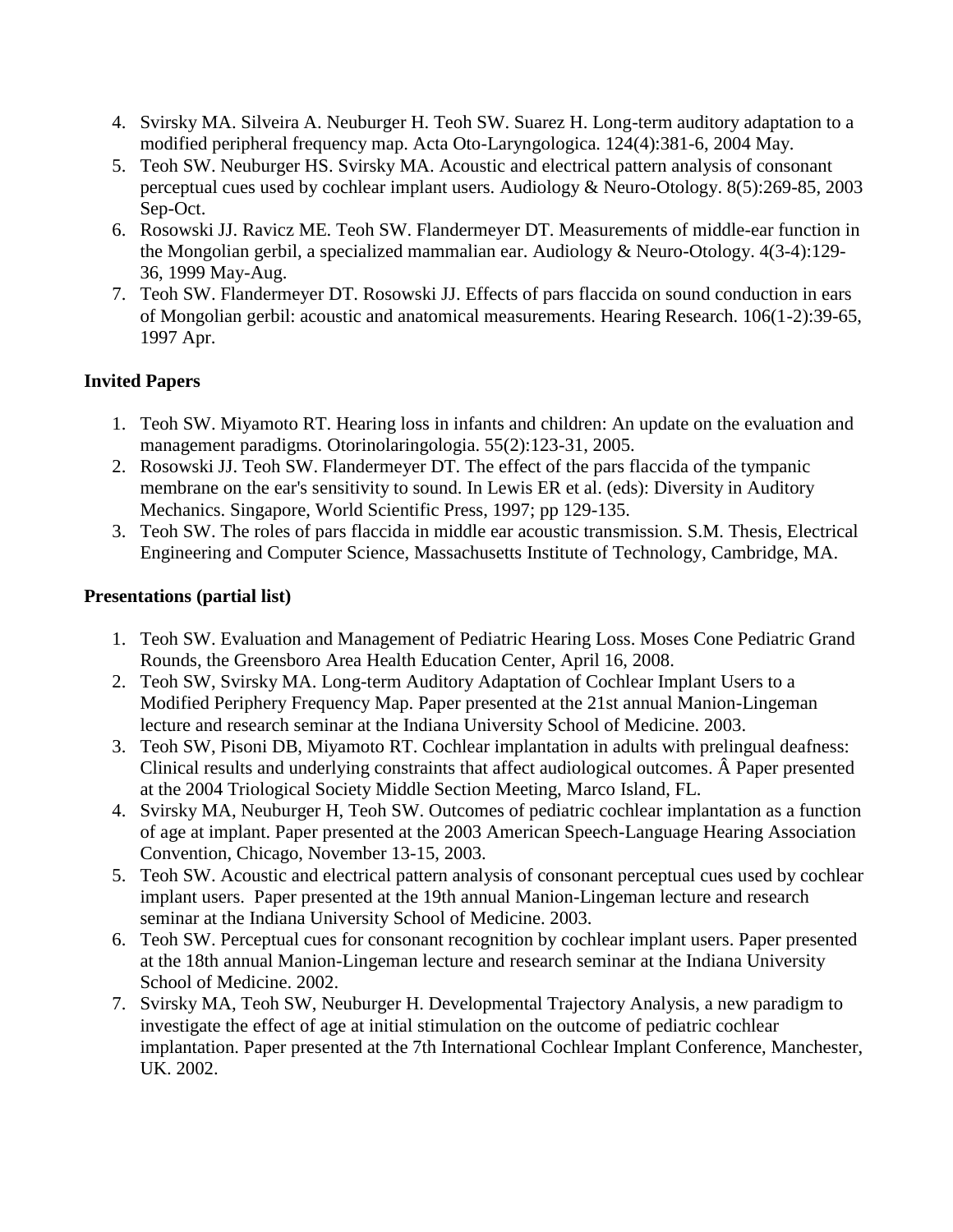- 8. Teoh SW, Moss RL (1998). Effects of putative ligands on the dendritic knob membrane conductance of vomeronasal sensory neurons: A patch clamp study. Paper presented at the 36th annual research forum of the University of Texas Southwestern Medical Center at Dallas.
- 9. Rosowski JJ, Teoh SW, Ravicz ME, and Flandermeyer DT. Measurements of ossicular velocity in gerbil middle ears. Paper presented and abstract published at the Midwinter Meeting of the Association for Research in Otolaryngology 1997;20:60.
- 10. Teoh SW, Rosowski JJ, and Flandermeyer DT. The effect of the pars flaccida of the tympanic membrane on hearing function. Poster presented and abstract published at the Midwinter Meeting of the Association for Research in Otolaryngology 1996;19:84.

### **Professional Experience**

- 1. University of Texas Southwestern Medical School, Computer Programmer Jan 97 Jun 2000. Wrote computer programs to convert Registrar and Financial Aid data to Y2K compliant format. Designed and wrote programs for the university web pages.
- 2. IBM, Advanced Workstation Division, Austin, TX, Technical Consultant Sept 92 Jan 93 Developed and debugged device drivers for the RISC System/6000 workstations. Provided overthe-phone consultation on the hardware and software usage of the workstations.
- 3. IBM, Advanced Workstation Division, Austin, TX, Technical Support Representative Sept 91 Jan 92, May 92 - Aug 92, Jan 93 - May 93; Provided technical how-to support to IBM system engineers on the usage of AIX operating system and RISC System/6000 workstations; Maintained the system lab of IBM PCs, RT, and RS/6000 workstations.
- 4. University of Central Oklahoma, Edmond, OK, Life Guard Jan 89 Dec 89; Supervised swimmers at the university pool.

# **Research Experience**

- 1. Indiana University, DeVault otologic Research Laboratory, Indianapolis July 2001 June 2003 Research areas: Physiology, acoustics, and mathematical models of speech perception by cochlear implant users. Coding strategies of cochlear implants.
- 2. University of Texas Southwestern Medical School at Dallas June 97 Aug 97 Research areas: Patch clamp study of the dendritic knob membrane conductance of vomeronasal sensory neurons. PI: Robert Moss, Ph.D., Dept of Physiology
- 3. Massachusetts Eye and Ear Infirmary, Eaton Peabody Laboratory, Boston Sept 94 Aug 96 Research areas: Effects of tympanic membrane properties on middle-ear acoustic transmission. Physiology of the Mongolian gerbil middle ear. PI: John Rosowski, Ph.D., Dept of Otolaryngology
- 4. Massachusetts Eye and Ear Infirmary, Jenks Vestibular Lab, Boston Sept 93 Aug 94 Research areas: Perilymphatic Fistula detection using system identification techniques: Characterization of the human vestibular-ocular reflex in respond to application of pseudorandom pressure stimulus. PI: Conrad Wall, Ph.D., Dept of Otolaryngology

#### **Professional Affiliations**

- 1. Reviewer, Laryngoscope
- 2. Reviewer, Ear and Hearing